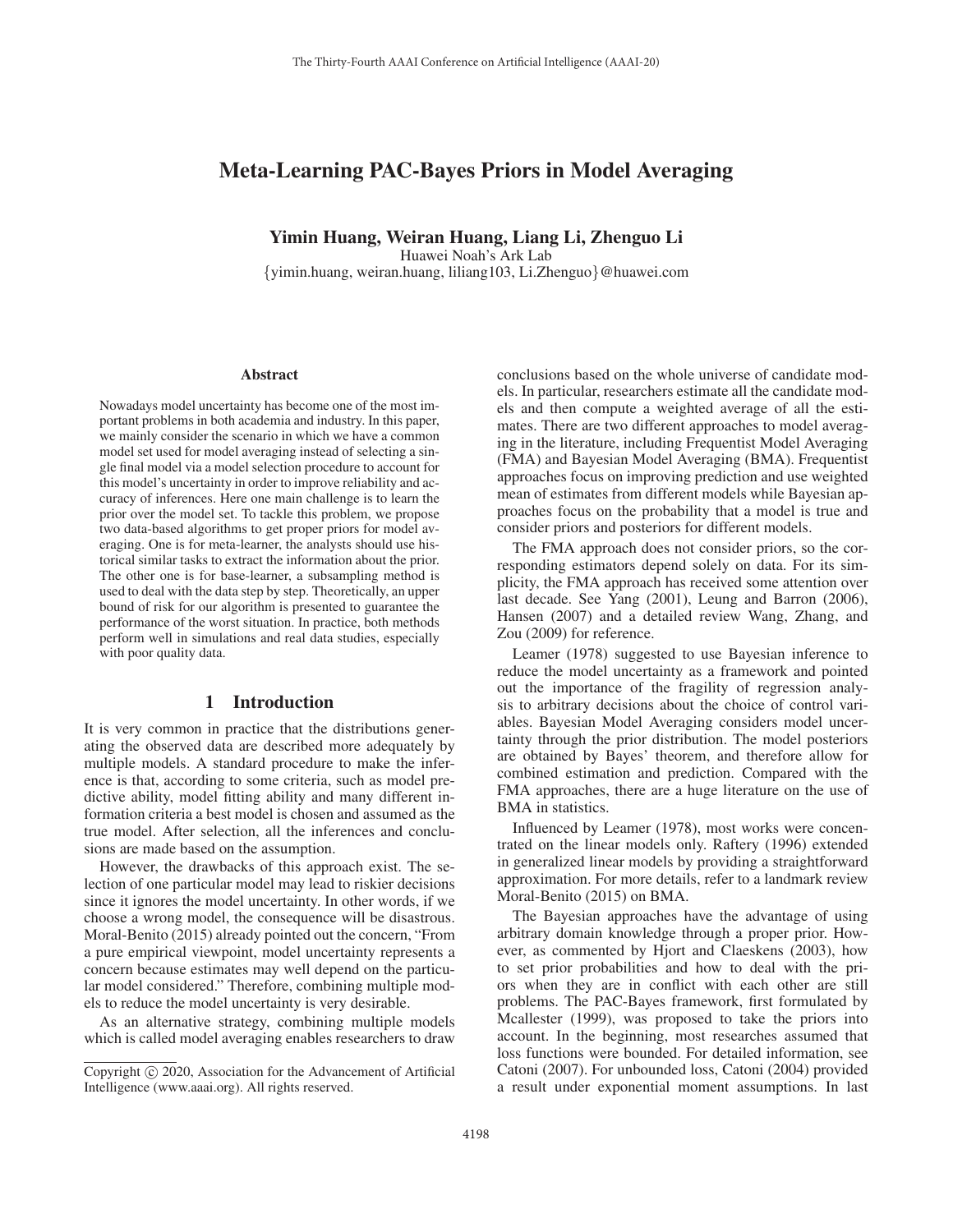decade, it has been widely developed. Different types of PAC-Bayes bounds were presented under various assumptions, for example, Seeger (2002), Seldin and Tishby (2010), Guedj, Alquier, and others (2013), Alquier, Ridgway, and Chopin  $(2016)$ , Grünwald and Mehta  $(2016)$ , Catoni  $(2016)$ , Lugosi, Mendelson, and others (2019), and Alquier and Guedj (2018). And, many distribution-dependent priors are used to derive tighter PAC-Bayes bounds such as Lever, Laviolette, and Shawe-Taylor (2013), Oneto, Anguita, and Ridella (2016), Dziugaite and Roy (2018) and Rivasplata et al. (2018). Here, we must distinguish between obtaining the tighter bounds by distribution-dependent priors and using part of the data to meta-learn a prior and the rest to learn the function.

Note that for getting the posterior distribution of the weights, Ye, Yang, and Yang (2016) gave a method without choosing a proper prior. For meta-learning the prior, some meta-learners (Finn, Abbeel, and Levine 2017; Li et al. 2017; Amit and Meir 2018) are limited to their use of gradient. Amit and Meir (2018) provided an extended PAC-Bayes bound for learning the proper priors. Nevertheless, it involved reusing of the data which increased the probability of overfitting, and they gave an implementation only for the normal distribution of the weights.

In this paper, we propose a specific risk bound under our settings and two data-based methods for adjusting the priors in PAC-Bayes framework. And, two practical algorithms are given accordingly. The main contributions of this work are the following. First, when the historical data existed, we use similar old tasks to extract the mutual knowledge with the current task for adjusting the priors. Second, a sequential batch sampling method is proposed to deal with the base-learner for learning posterior by subsampling with the rules made by researchers. Third, two theoretical risk bounds are provided for these two situations respectively. Fourth, empirical demonstration shows that the proposed meta-methods have excellent performances in the numerical studies.

The remainder of this paper is organized as follows. In Section 2, an upper bound for the averaging model and a practical historical data related algorithm are established for obtaining a better prior. In case that there is no historical data, Section 3 proposes another method called a sequential batch sampling algorithm to adjust the prior step by step. Illustrative simulations including regression and classification tasks given in Section 4 show that our algorithms will lead to more effective prediction. We further apply the proposed methods to two real datasets and confirm the higher prediction accuracy of the minimizing risk bound method. Some proofs of theories are delegated to the full paper (Huang et al. 2019).

## 2 Learning the Prior in Meta-Learner

In a traditional supervised learning task, the learner needs to find an optimal *model* (or hypothesis) to fit the data, and then uses the learned model to make predictions. In the Bayesian approach, various models are allowed to fit the data. In particular, the learner needs to learn an optimal model *distri-* *bution* over the candidate models, and then uses the learned model distribution to make predictions.

More specifically, in a supervised learning task, we are given a set  $S = \{(x_i, y_i)\}_{i=1}^n$  of i.i.d. samples drawn from an unknown distribution D over  $\mathcal{X} \times \mathcal{Y}$ , i.e.,  $(x_i, y_i) \sim$ D. The goal is to find a model  $h$  in the candidate model set  $H$ , a set of functions mapping features (feature vector) to responses, that minimizes the expected loss function  $\mathbb{E}_{(x,y)\sim D}L(h, x, y)$ , where L is a bounded loss function. Without loss of generality, we assume L is bounded by  $[0, 1]$ . Note that this assumption is often used in the beginning of the PAC-Bayes framework. This paper uses McAllester's bound, so this assumption is necessary. Note that our procedure can use other, possibly tighter bounds. In other words, under different regularization conditions, it can be replaced by many other PAC-type bounds as long as the assumption matches the corresponding PAC bound. In the Bayesian framework, a distribution  $Q$  over  $H$  is the purpose instead of searching a specific optimal model  $h \in \mathcal{H}$ . Therefore, the goal turns to finding the optimal model distribution Q, which minimizes  $\mathbb{E}_{h\sim Q}\mathbb{E}_{(x,y)\sim D}L(h, x, y)$ . Then one could weighted average the models over  $H$  to make predictions, namely,  $\hat{y} = \mathbb{E}_{h \sim Q} h(x)$ . More generally, we further assume that the candidate model set  $H$  consists of K classes of models  $M_1, M_2, ..., M_K$  with  $H = \bigcup_{k=1}^K M_k$ . Each model class  $\mathcal{M}_k$  is associated with a probability  $w_k$ , and for each model class  $\mathcal{M}_k$ , there is a distribution  $Q_k$  over  $\mathcal{M}_k$ . For example, a model class  $\mathcal{M}_k$  could be a group of models obtained from the Lasso method, and the hyper-parameter  $\lambda$ in Lasso follows a distribution  $Q_k$ . Another common example is that  $\mathcal{M}_k$  is a group of neural networks with a certain architecture, and the hyperparameters of neural networks follow a joint distribution  $Q_k$ . In this way, the total distribution over H can be written as  $\xi = (\mathbf{w}, Q_1, \dots, Q_K)$ , where *w* consists of  $w_1, \ldots, w_K$  with  $||w||_1 = 1$ . The goal of the learning task is to find an optimal distribution  $\xi$ , the posterior of h, which minimizes the expected risk  $R(\xi, D) := \mathbb{E}_{h \sim \xi} \mathbb{E}_{(x,y) \sim D} L(h, x, y)$ , and then the prediction is made by  $\hat{y} = \mathbb{E}_{h \sim \xi} h(x) = \sum_{k=1}^{K} [w_k \cdot \mathbb{E}_{h \sim Q_k} h(x)].$ 

Since sample distribution  $D$  is unknown, the expected risk  $R(\xi, D)$  cannot be computed directly. Therefore, it is usually approximated by the empirical risk  $\hat{R}(\xi, S) :=$  $\mathbb{E}_{h \sim \xi}$   $\sum_{(x_i, y_i) \in S} L(h, x_i, y_i) / |S|$  in practice, and  $\xi$  is learned by minimizing the empirical risk  $\hat{R}(\xi, S)$ . When the sample size is large enough, it would be a good approximation. However, in many situations, we do not have so much data, which may lead to large difference between them. Thus, using the empirical risk  $R(\xi, S)$  to approximate the expected risk  $R(\xi, D)$  is not appropriate any longer.

We first study the difference between the empirical risk  $R(\xi, S)$  and the expected risk  $R(\xi, D)$ . Based on the literature (Mcallester 1999), we can obtain an upper bound of their difference which is stated as the following lemma.

**Lemma 1** *Let*  $\xi^0$  *be a prior distribution over*  $H$  *that must be chosen before observing the samples, and let*  $\delta \in (0, 1)$ *. Then with probability at least*  $1 - \delta$ *, the following inequality*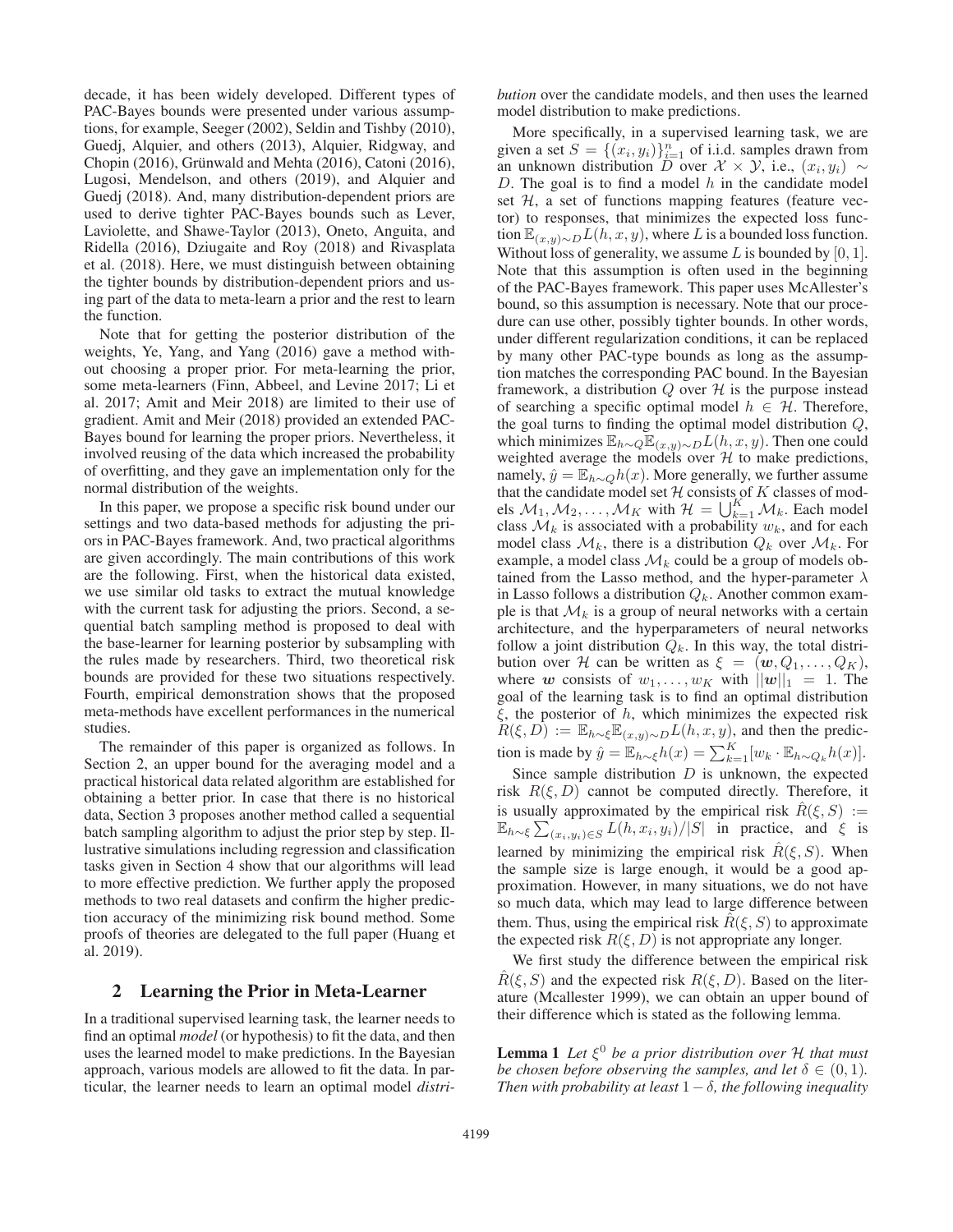*holds for all posterior distributions* ξ *over* H*,*

$$
R(\xi, D) \leq \hat{R}(\xi, S)
$$
  
+  $\sqrt{\frac{\text{KL}(w||w^0) + \sum_{k=1}^K w_k \text{KL}(Q_k||Q_k^0) + \ln \frac{n}{\delta}}{2(n-1)}},$  (1)

*where n is the cardinality of sample set S*, and  $KL(\cdot||\cdot)$  *is the Kullback-Leibler (KL) divergence between two distributions*1*.*

According to the above lemma, it is clear that only when the sample size *n* is large, the difference  $R(\xi, D) - \hat{R}(\xi, S)$ can be guaranteed to be small. Thus, minimizing  $R(\xi, S)$ may not lead to the minimizer of  $R(\xi, D)$ , which matches our intuition. To avoid the risk of the approximation, one can minimize the upper bound of the expected risk  $R(\xi, D)$ in stead of using the empirical risk  $R(\xi, S)$  as an approximation. In particular, we denote the right hand side of Eq.(1) by  $\overline{R}(\xi, \xi^0, S)$ . Then one can learn the model distribution  $\xi$  by minimizing  $\overline{R}(\xi, \xi^0, S)$ . Intuitively, such choice of  $\xi$  for the learning task makes the worst case best.

Lemma 1 also indicates that the prior  $\xi^0$  plays an important role. Since the choice of  $\xi$  balances the tradeoff between the empirical risk  $R(\xi, S)$  and the regularization term, if the prior  $\xi^0$  is far away from the true optimal model distribution  $\xi^*$ , the posterior  $\xi$  will also be bad. The best situation for optimizing the posterior  $\xi$  is that the prior  $\xi^0$  exactly equals to the true optimal model distribution  $\xi^*$ . Then, the regularization term disappears. In other words, if there is a good prior  $\xi^0$  which is close to  $\xi^*$ , the upper bound  $R(\xi, \xi^0, S)$  will be small. However, without any prior knowledge, one can only use data to help obtain a better prior. The naive method is directly using the non-informative prior as  $\xi^0$  for minimizing  $\overline{R}(\xi, \xi^0, S)$  to get the posterior  $\xi$ .

When the extra data of historical tasks has been collected, the learner has the chance to learn a good prior for more reliable inferences. In order to get a good prior, it is helpful to extract the mutual knowledge from similar tasks. Figure 1 schematically illustrates this process. In particular, there are m sample tasks  $T_1, \ldots, T_m$  i.i.d. generated from an unknown task distribution  $\tau$ . For each sample task  $T_i$ , a sample set  $S_i$  with  $n_i$  samples is generated from an unknown distribution  $D_i$ . Without ambiguity, we use notation  $\xi(\xi^0, S)$  to denote the posterior under the prior  $\xi^0$  after observing the sample set S. Note that, the proposed metalearner still works if the base-learner of getting the posterior is replaced by other popular methods. The quality of a prior  $\xi^0$  is measured by  $\mathbb{E}_{D_i \sim \tau} \mathbb{E}_{S_i \sim D_i^{n_i}} R(\xi(\xi^0, S_i), D_i)$ . Thus, the expected loss we want to minimize is

 $R(\xi^0, \tau) = \mathbb{E}_{D_i \sim \tau} \mathbb{E}_{S_i \sim D_i^{n_i}} R(\xi(\xi^0, S_i), D_i).$ 

The above expected risk cannot be computed directly for the unknown distribution  $D_i$ , thus the following empirical risk is used to estimate it:

$$
\hat{R}(\xi^0, S_1, \dots, S_m) = \frac{1}{m} \sum_{i=1}^m \hat{R}(\xi(\xi^0, S_i^{train}), S_i^{validation}),
$$
  

$$
\frac{1}{\text{KL}(P||P^0)} \text{ is defined as } \mathbb{E}_{x \sim P} \ln \frac{P(x)}{P^0(x)}.
$$



Figure 1: Illustration of the meta-learning process.

where each sample set  $S_i$  is divided into a training set  $S_i^{train}$ and a validation set  $S_i^{validation}$ .

Consider the regression setting for task T. Suppose the true model is

$$
y_T = f_T(x_T) + \sigma_T(x_T) \cdot \varepsilon_T,
$$

where  $f_T: \mathbb{R}^d \to \mathbb{R}$  is the function to be learned, the error term  $\varepsilon_T$  is assumed to be independent of  $x_T$  and has a known probability density  $q(t)$ ,  $t \in R$  with mean 0 and a finite variance. The unknown function  $\sigma_T(x_T)$  controls the variance of the error at  $X = x_T$ . There are  $n_T$  i.i.d. samples  $\{(x_{T,i}, y_{T,i})\}_{i=1}^{n_T}$  drawn from an unknown joint distribution of  $(x_T, y_T)$ . Assume that there is a candidate model set  $H$ , each of which is a function mapping features (feature vector) to response, i.e.,  $h \in \mathcal{H} \colon \mathbb{R}^d \to \mathbb{R}$ . To take the information of the old tasks, which can reflect the importance of each  $h \in \mathcal{H}$ , the following Algorithm 1 (meta-learner) is proposed.

This algorithm is based on the cross-validation framework. First, using  $T_i$  to obtain the candidate priors  $\xi_i$  by any Bayesian procedure, for example minimizing the PAC bound introduced in Lemma 1 with non-informative prior. Crossvalidation determines the importance of the priors. The  $j$ -th task is divided into two parts randomly. The first part is used to learn the posterior with the prior  $\xi_i$ . The second part is to evaluate the performance of the posterior by its likelihood function. This evaluation is inspired by Raftery (1995). To simplify the determination of the weights, Raftery (1995) proposed a frequentist approach to BMA. The Bayes' theorem was replaced by the Schwarz asymptotic approximation which could be viewed as using maximized likelihood function as the weights of the candidate models. The  $\hat{\sigma}$  on the denominator of  $E_i^i$  makes the weight larger if the model is accurate. This procedure repeats many times for each pair  $(i, j)$ . Their averages reveal the importance of the priors. In the end, the  $\xi^*$  is obtained by weighted averaging them all. The property of this algorithm can be guaranteed by Lemma 2.

The following regularization conditions are assumed for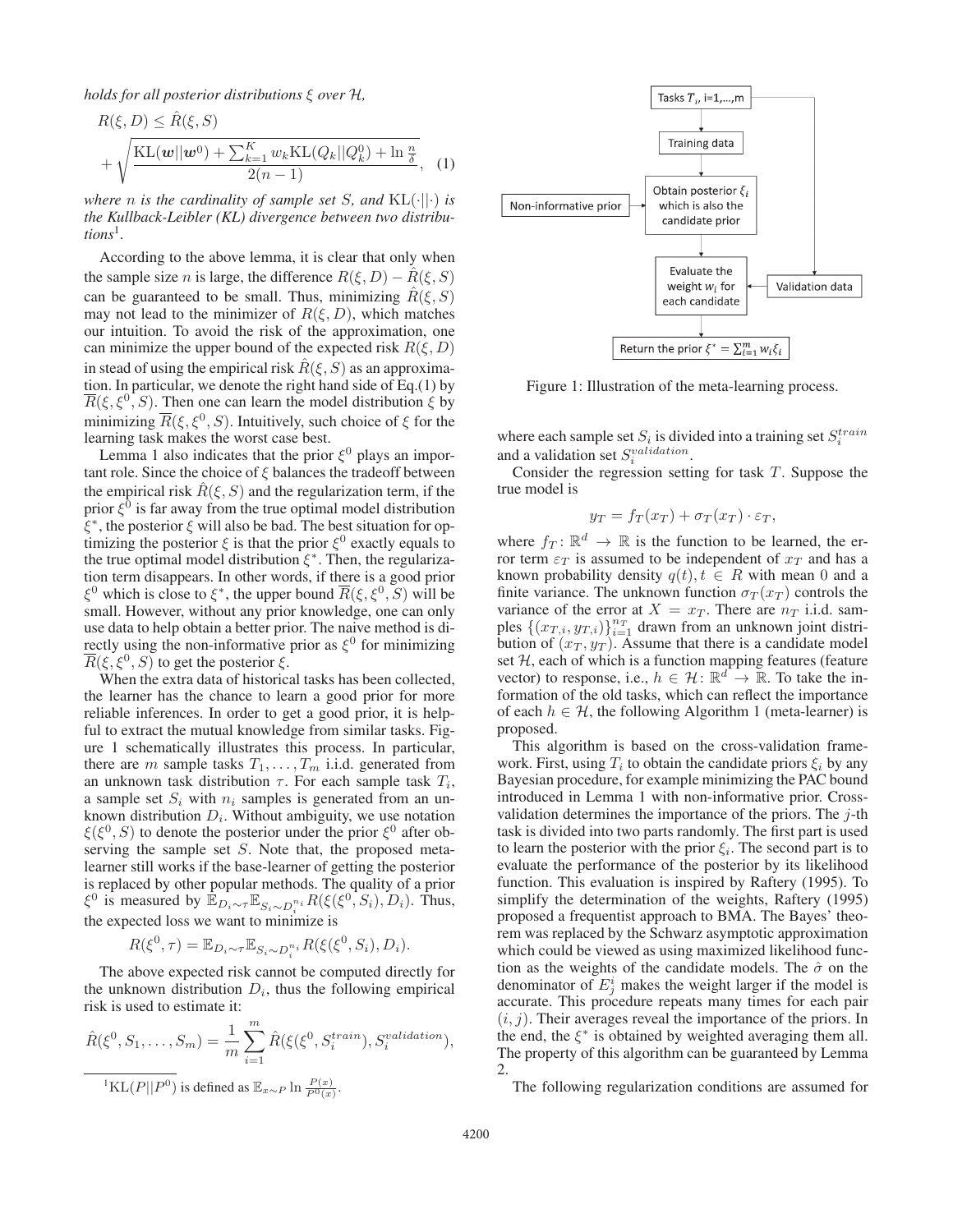#### Algorithm 1 Historical Data Related Algorithm

1: for  $i = 1$  to m do

- 2: Using  $T_i$  to obtain  $\xi_i$  by the same Bayesian procedure in base-learner with non-informative prior.
- 3: end for
- 4: for  $i = 1$  to m do
- 5: Randomly split the data  $S_i$  into two parts  $S_{i,n_i'}^{(1)} = (x_{i,\alpha}, y_{i,\alpha})_{\alpha=1}^{n_i}$  $=$   $(x_{i,\alpha}, y_{i,\alpha})_{\alpha=1}^{n'_i}$  for training and  $\frac{n_i}{\alpha = n'_i+1}$  for validation.
- 6: for each  $j \neq i$  do
- 7: Obtain estimates  $\hat{f}_{j,n'_i}(x, S_{i,n'_i}^{(1)})$ ,  $\hat{\sigma}_{j,n'_i}(x, S_{i,n'_i}^{(1)})$ with prior  $\xi_j$ .

8: Evaluate predictions on  $S_{i,n'_i}^{(2)}$  and compute

$$
E_j^i = \frac{\prod_{\alpha=n'_i+1}^{n_i} q\left(\frac{y_{\alpha} - \hat{f}_{j,n'_i}(x_{i,\alpha})}{\hat{\sigma}_{j,n'_i}(x_{i,\alpha})}\right)}{\prod_{\alpha=n'_i+1}^{n_i} \hat{\sigma}_{j,n'_i}(x_{i,\alpha})}.
$$

- 9: end for
- 10: end for
- 11: Repeat the random data segmentation more times and average the weights  $E_i^i$  after normalization to get  $w_i^{(i)}(j \neq i)$ .
- 12: Average all the  $w_i^{(i)}(j \neq i)$  from  $i = 1$  to m to obtain the final weights  $w_j$ .
- 13: The prior learned for a new task is  $\xi^* = \sum_{i=1}^m w_i \xi_i$ .

the results. First,  $q$  is assumed to be a known distribution with 0 and variance 1.

- (C1) The functions f and  $\sigma$  are uniformly bounded, i.e.,  $\sup_x |f(x)| \leq A < \infty$  and  $0 < m \leq \sigma(x) \leq M <$  $\infty$  for constants A, m and M.
- (C2) The error distribution q satisfies that for each  $0 < s_0 <$ 1 and  $t_0 > 0$ , there exists a constant B such that

$$
\int q(x) \ln \frac{q(x)}{\frac{1}{s}q(\frac{x-t}{s})} \mu(dx) \le B((1-s)^2 + t^2)
$$
  
for all  $s_0 \le s \le s_0^{-1}$  and  $-t_0 \le t \le t_0$ .

(C3) The risks of the estimators for approximating f and  $\sigma^2$ decrease as the sample size increases.

For the condition (C1), note that, when we deal with  $k$ -way classification tasks, the responses belong to  $\{1, 2, \ldots, k\}$  which is bounded obviously. Moreover, if the input space is a finite region which often happens in real datasets, most common functions are bounded uniformly. The constants  $A, m, M$  are involved in the derivation of the risk bounds, but they can be unknown in practice when we implement the Algorithm 1. The condition (C2) is satisfied by Gaussian, t (with the degree of freedom larger than two), double-exponential, and so on. The condition (C3) usually holds for a good estimating procedure, like consistent estimators. An estimator is called consistent if the expected risk tends to zero when experimental size tends to infinity.

Lemma 2 *Assume three regularization conditions are satisfied. The loss function*  $L(h, x, y) = |y - h(x)|^2$  and  $\sigma_{T_i}$  is *known. Then, the combined prior* ξ<sup>∗</sup> *as given above satisfies*

$$
R(\xi^*, \tau) \le \inf_j \left( \frac{C_1}{\sum_{i \neq j} (n_i - n'_i)} + \frac{C_2}{\sum_{i \neq j} (n_i - n'_i)} \sum_{i \neq j} (n_i - n'_i) R(\xi_j, D_i) \right),
$$

*with probability at least*  $1 - \delta$ *, where the constant*  $C_1, C_2$ *depend on the regularization conditions.*

Note that we assume a known  $\sigma_{T_i}$  just for simplifying the expression. It has a more general version for unknown  $\sigma_{T_i}$ . The proof is given briefly with unknown  $\sigma_{T_i}$  in Supplementary Materials.

In this general prove, it can be seen that, (i) Variance estimation is also important for the Algorithm 1. Even if a procedure estimates  $f_T$  very well, a bad estimator of  $\sigma_T$  can substantially reduce its weight in the final estimator. (ii) Under the condition (C3), the risks of a good procedure for estimating  $f_T$  and  $\sigma_T$  usually decrease as the sample size increases. The influence of the number of testing points  $n'_i$ is quite clear. Smaller  $n'_i$  decreases the first penalty term but increases the main terms that involve the risks of each  $j$ . (iii) Lemma 2 reveals the vital property that if one alternative model is consistent, the combined model will also have the consistency.

If Algorithm 1 is used to obtain the prior from multi-tasks, we could get the following theorem theoretically by simply combining Lemmas 1 and 2. See Huang et al. (2019) for the detailed proofs.

Theorem 1 *Assume conditions (C1), (C2) and (C3) are satisfied. The loss function*  $L(h, x, y) = |y - h(x)|^2$  *and*  $\sigma_{T_i}$ *is known. Then, the combined posterior* ξ<sup>∗</sup> *as given above satisfies*

$$
R(\xi^*, \tau) \le \inf_j \left( \frac{C_1}{\sum_{i \neq j} (n_i - n'_i)} + \frac{C_2}{\sum_{i \neq j} (n_i - n'_i)} \sum_{i \neq j} (n_i - n'_i) \left[ \hat{R}(\xi_j^*, S_{i, n'_i}^{(2)}) + \sqrt{\frac{\text{KL}(\omega_j^* || \omega_j) + \sum_{k=1}^K \omega_{j,k} \text{KL}(Q_{j,k}^* || Q_{j,k}) + \ln \frac{n_i}{\delta}}{2(n_i - 1)}} \right) \right)
$$

*with probability at least*  $1-\delta$ *, where the constant*  $C_1$ *,*  $C_2$  *depend on the regularization conditions,* π *is the initial prior which should be non-informative prior and* ξ<sup>∗</sup> <sup>j</sup> *is the minimizer of Eq.(1)* with  $\xi^0 = \xi_j$  and  $S = S_{i,n'_i}^{(1)}$ .

The major contribution of Theorem 1 is that it implies a simple consequence on consistency. The penalty for adaptation (the first term in RHS of Theorem 1) is basically of order  $1/n$ , which is negligible for nonparametric rates. Thus,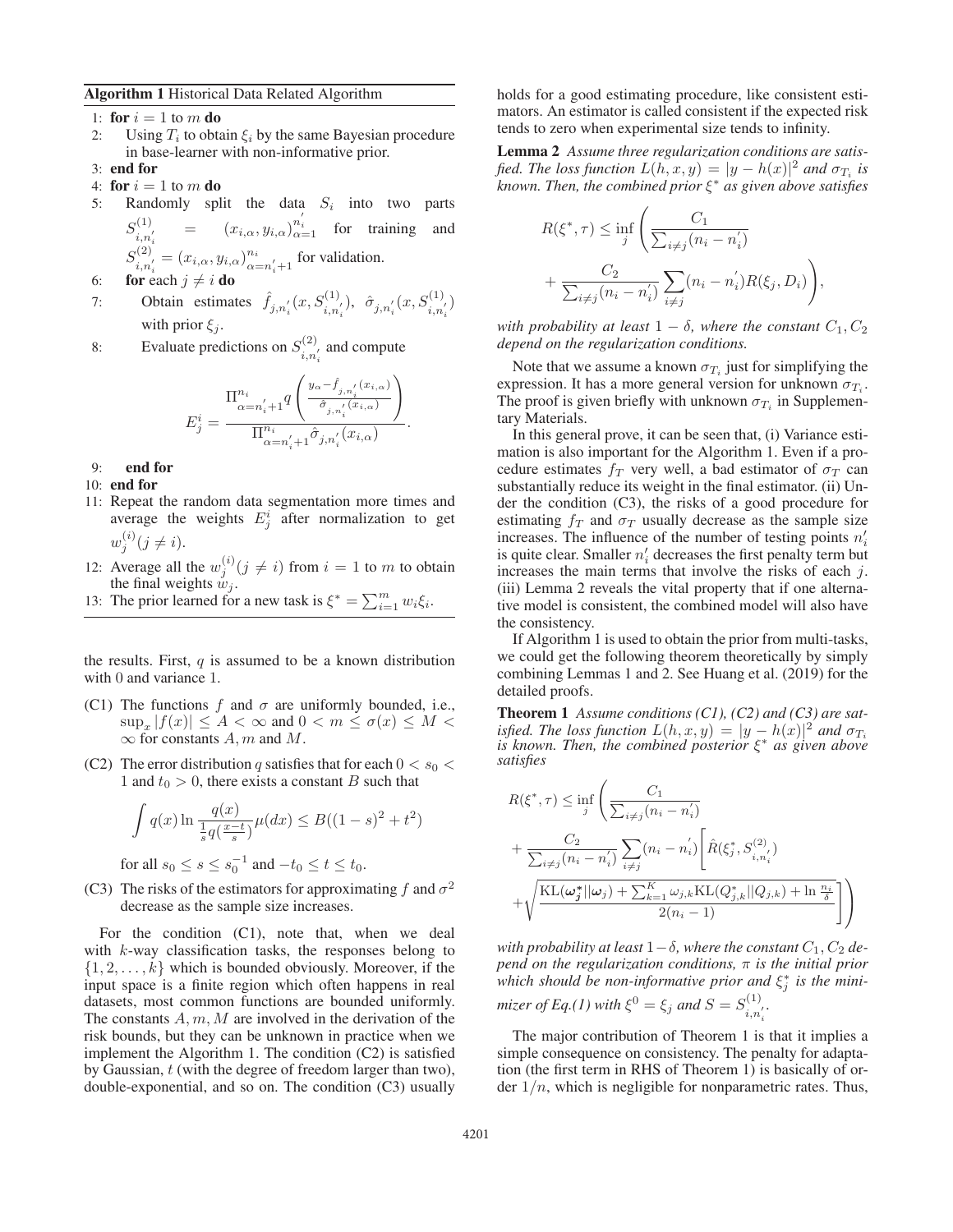Algorithm 2 Sequential Batch Sampling Algorithm

- 1: Obtain a sample set  $B_1$  from the sample space  $\mathcal{X} \times \mathcal{Y}$ by a initial space-filling design.
- 2: Get the posterior  $\xi_1$  based on the sample set  $B_1$  by minimizing the risk bound with non-informative prior.
- 3: for  $i = 2$  to b do
- 4: Search next sample set  $B_i$  ( $|B_i| = n_b$ ) with the large volatility under the current posterior  $\xi_{i-1}$ , i.e.,  $\hat{v}(\xi_{i-1}, B_i) > \gamma_i$  where  $\gamma$  is a given constant vector.
- 5: Get the posterior  $\xi_i$  based on the sample set  $B_i$  by minimizing the risk bound with the prior  $\xi_{i-1}$ .
- 6: end for
- 7: The final posterior is  $\xi_b$ .

for any bounded regression function, the combined model performs asymptotically as well as any model in the candidate model set  $H$ . The detailed expression refers to Corollary 1 in Yang (2000). Further, even if the underlying true model is not in the candidate set, the combined model may still be able to approach the true model, e.g, there exists a sequence of models in the set approaching an optimal one.

For classification tasks, one-hot response is used which means the *i*-th response  $y_i$  in the model is a vector describing the probability of each class. The loss function still uses  $\sum_{i=1}^{n} ||y_i - \hat{y}_i||^2$  to maintain consistency with the regression case. The prediction of a new observation  $x^*$  is to choose the class with the largest probability in  $\hat{y}^*$ . Thus, we do not need to change the condition in Theorem 1, but just change the response to be one-hot for classification. Consequently, the results for regression still hold for classification.

Besides the  $l_2$  risk that we consider, other performance measures (e.g., cross entropy loss which is used in our last experiment with the MNIST dataset or hinge loss) are useful from both theoretical and practical points of view. It is thus of interest to investigate whether similar adaptation procedures exist for other loss functions and if not, what prices are one needs to pay for adaptation, which we leave for future work.

## 3 Adjusting the Prior in Base-Learner

In this section, we will discuss how to adjust the prior of models if there is no information from extra similar tasks.

In the following, we consider an iterative procedure of adjusting the prior in the base-learner. In each round, the learner can sample the data according to the prior distribution in the current round. Such iterative procedure updates the prior step by step. Ultimately, compared with dealing the whole data at once, this procedure of adjusting prior leads to a smaller upper bound. Moreover, it also gives an opportunity to choose some good sample sets for reducing the volatility of the estimators which is measured by  $v(\xi, D) = \mathbb{E}_x \mathbb{E}_h(h(x) - \mathbb{E}_h h(x))^2$ . The function  $\hat{v}(\xi, B) =$  $\frac{1}{|B|} \sum_{x \in B}^{\infty} \mathbb{E}_h(h(x)) - \mathbb{E}_h(h(x))^2$  is defined to measure the volatility of the posterior  $\xi$  at the sample set B. The complete algorithm for sequential batch sampling is shown in Algorithm 2.

For Algorithm 2, we do not handle the whole data at



Figure 2: The illustration for uniform space-filling design.

once. Instead, the data is processed in  $b$  steps. First, a spacefilling design is used as initial experiment points to reduce the probability of overfitting caused by the unbalanced sampling. Traditional space-filling design aims to fill the input space with design points that are as "uniform" as possible in the input space. The uniformity of space-filling design is illustrated in Figure 2. For next steps, uncertain points are needed to be explored. And, the uncertainty is measured by the volatility  $v$ . Hence, the batch with large volatility will be chosen. Note that if we set a huge  $\gamma$ , we will just explore a small region of the input space.

The setting of  $\gamma$  refers to (Zhou et al. 2018). However, in practice, it is found that this parameter  $\gamma$  does not matter much, since the results are similar with a wide range of *γ*. This procedure helps to reduce the variance of the estimator which is proved in (Zhou et al. 2018) by sequential sampling. Furthermore, it also helps to adjust the prior in each step which is called learning the prior. The proposition is stated below.

**Proposition 1** *For*  $i = 1, 2, \ldots, b$ *, let*  $B_i = S$ *,*  $\xi^*$  *is the minimizer of the RHS of Eq.(1) with non-informative prior* ξ<sup>0</sup> *and* ξ<sup>i</sup> *obtained by Algorithm 2, then we have*  $\overline{R}(\xi_b, \xi_{b-1}, S) \leq \overline{R}(\xi^*, \xi^0, S).$ 

The above proposition can be understood straightforwardly. First, since we adjust the prior through the data step by step, the final prior  $\xi_{b-1}$  is better than the noninformative prior. Consequently, it receives the smaller expected risk. Second, we choose the sample sets sequentially with large volatility to do experiments in order to reduce uncertainty. The performance of SBS (Sequential Batch Sampling) method is also demonstrated in Section 4.

#### 4 Experiments

In this section, some examples are shown to illustrate the procedure of Algorithms 1 and 2. The method of minimizing the upper bound in Lemma 1 with non-informative prior is denoted by RBM (Risk Bound Method). First, we begin with linear regression models which has the same setting in Ye, Yang, and Yang (2016). Hence, their method called SOIL is under the comparison. The optimization for RHS of Eq.(1) in our algorithms is dealt by gradient descend. R package "SOIL" is used to obtain the results of the SOIL method.

#### 4.1 Synthetic Dataset

**Example 1** The simulation data  $\{(\mathbf{x}_i, y_i)\}_{i=1}^n$  is generated *for the RBM from the linear model*  $y_i = 1 + x_i^T \beta + \sigma \varepsilon_i$ ,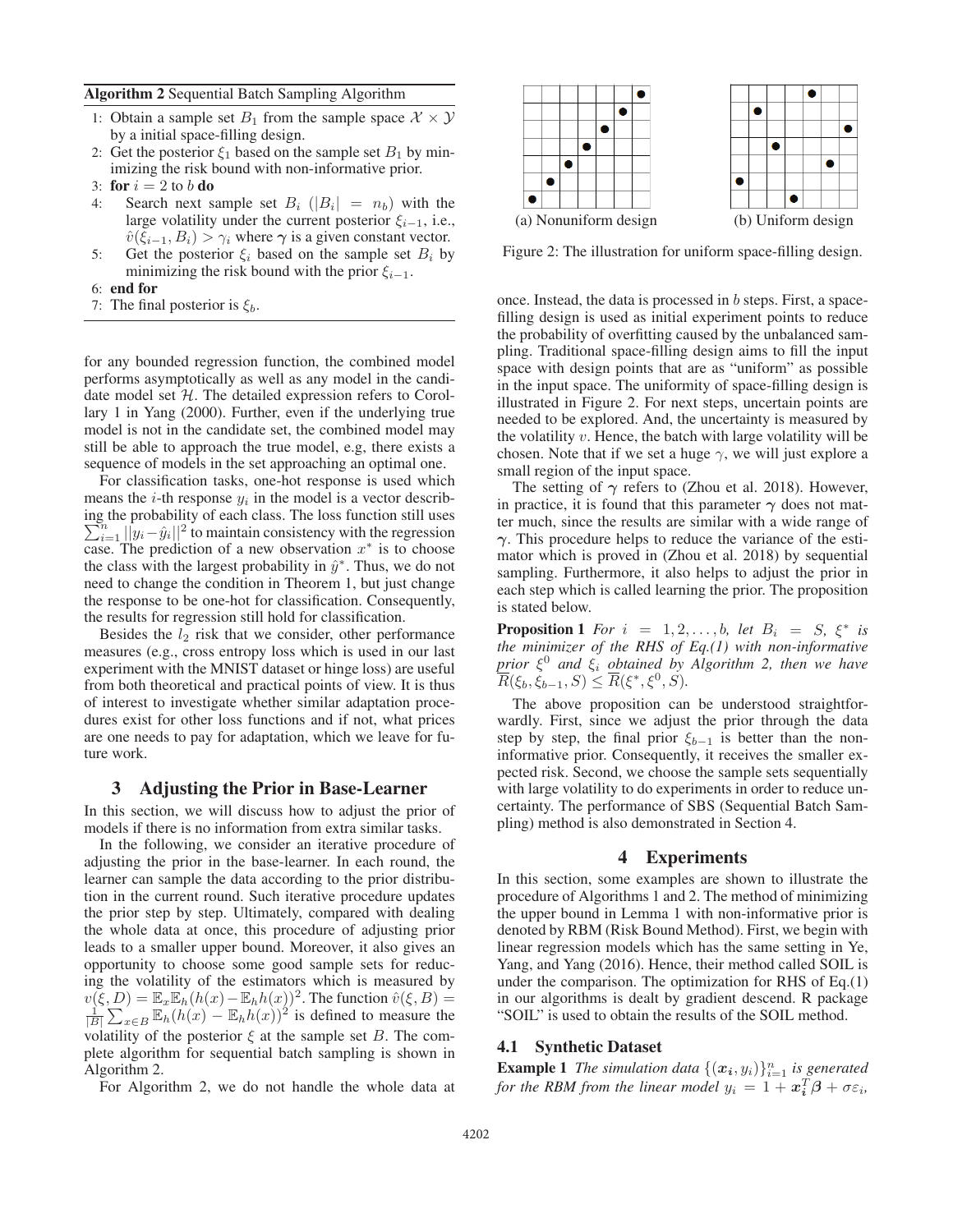*where*  $\varepsilon_i \sim N(0, 1)$ *,*  $\sigma \in \{1, 5\}$  *and*  $x_i \sim N_d(0, \Sigma)$ *. For each element*  $\Sigma_{ij}$  *of*  $\Sigma$ ,  $\Sigma_{ij} = \rho^{|i-j|}$  ( $i \neq j$ ) *or* 1 ( $i =$ j) with  $\rho \in \{0, 0.9\}$ . The sequential batch sampling has b *steps, and each step uses* n/b *samples following Algorithm 2.*

All the specific settings for parameters are summarized in Table 1, and the confidence level  $\delta$  in Lemma 1 is set to 0.01. The Mean Squared Prediction Error (MSPE)  $\mathbb{E}_x |f(x) - \hat{f}(x)|^2$  and volatility defined in the base-learner are compared. They are obtained by sampling 1000 samples from the same distribution and computing their empirical MSPE  $\sum_{x} |f(x) - \hat{f}(x)|^2 / 10^3$  and volatility. For each model setting with a specific choice of the parameters  $(\rho, \sigma)$ , we repeat 100 times and compute the average empirical value. The comparison among RBM, SOIL and SBS is shown in Tables 2, 3 and 4.

The volatility of SOIL method is the smallest and very close to zero. This phenomenon shows that SOIL is focused on a few models, even just one model when the volatility equals to zero. Consequently, its MSPE is larger than other two methods. SBS as a modification of RBM has similar results with RBM when  $\sigma$  is small. However, when  $\sigma$  is large, SBS performs much better than RBM. In this situation, the information of data is easily covered by big noises. Hence, a good prior which can provide more information is vital for this procedure.

Table 1: Simulation settings of Example 1.

| Model | n   |    |                                                  |
|-------|-----|----|--------------------------------------------------|
|       | 50  |    | 5 $(3, 1.5, 0, 0, 2, 0, 0, 0)^T$                 |
|       | 150 |    | 50 5 $(1, 2, 3, 2, 0.75, 0, \ldots, 0)^T$        |
|       | 50  | 50 | 5 $(1, 1/2, 1/3, 1/4, 1/5, 1/6, 0, \ldots, 0)^T$ |

Table 2: Comparison among RBM, SOIL and SBS for Model 1 of Example 1.

| Model 1     | $(\rho, \sigma)$ | (0, 1)       | (0, 5)   | (0.9, 1) | (0.9, 5)     |
|-------------|------------------|--------------|----------|----------|--------------|
|             | <b>RBM</b>       | 2.03         | 48.23    | 3.71     | 53.83        |
| <b>MSPE</b> | <b>SOIL</b>      | 2.13         | 53.21    | 2.17     | 53.21        |
|             | <b>SBS</b>       | 1.71         | 14.08    | 3.25     | 26.40        |
|             | <b>RBM</b>       | 1.64         | 3.47     | 1.31     | 0.49         |
| Volatility  | SOIL             | $\mathbf{0}$ | $\theta$ | 0.002    | $\mathbf{0}$ |
|             | <b>SBS</b>       | 1.61         | 7.41     | 1.03     | 0.42         |

Next example considers the same comparison but in nonlinear models. In last example, the alternative models include the true model, but now the true non-linear model is approximated by many linear models.

**Example 2** The simulation data  $\{(x_i, y_i)\}_{i=1}^{50}$  is generated *for the RBM from the non-linear models*

*I.* 
$$
y_i = 1 + \sin(x_{i,1}) + \cos(x_{i,2}) + \varepsilon_i
$$
,  
2.  $y_i = 1 + \sin(x_{i,1} + x_{i,2}) + \varepsilon_i$ ,

*where*  $\varepsilon_i \sim N(0, 1)$ *, and*  $x_i \sim N_8(0, I)$ *. The sequential batch sampling has* 5 *steps, and each step uses* 10 *samples following Algorithm 2.*

Table 3: Comparison among RBM, SOIL and SBS for Model 2 of Example 1.

| Model 2     | $(\rho, \sigma)$ | (0, 1)           | (0, 5) | (0.9, 1) | (0.9, 5) |
|-------------|------------------|------------------|--------|----------|----------|
|             | <b>RBM</b>       | 1.97             | 46.26  | 1.46     | 35.97    |
| <b>MSPE</b> | <b>SOIL</b>      | 2.01             | 50.23  | 1.96     | 49.78    |
|             | <b>SBS</b>       | 1.93             | 38.69  | 1.38     | 12.92    |
|             | <b>RBM</b>       | 1.60             | 2.72   | 3.38     | 7.48     |
| Volatility  | SOIL             | $\left( \right)$ | 0      | 0.001    | 0.01     |
|             | <b>SBS</b>       | 1.46             | 8.67   | 3.35     | 6.74     |

Table 4: Comparison among RBM, SOIL and SBS for Model 3 of Example 1.

| Model 3     | $(\rho, \sigma)$ | (0, 1)       | (0, 5) | (0.9, 1) | (0.9, 5) |
|-------------|------------------|--------------|--------|----------|----------|
|             | <b>RBM</b>       | 1.67         | 42.06  | 1.24     | 38.51    |
| <b>MSPE</b> | SOIL.            | 1.99         | 49.80  | 1.93     | 47.99    |
|             | <b>SBS</b>       | 1.65         | 27.32  | 1.23     | 29.44    |
|             | <b>RBM</b>       | 0.27         | 1.54   | 0.74     | 3.39     |
| Volatility  | <b>SOIL</b>      | $\mathbf{0}$ | 0      | 0.02     | 0.36     |
|             | <b>SBS</b>       | 0.29         | 0.47   | 0.77     | 4.06     |

The results of Example 2 are listed in Table 5. Mostly, it is similar with the results of Example 1. The difference is that the volatility of SOIL becomes large when the model is completely non-linear. Using linear models to fit non-linear model obviously increases the model uncertainty, since none of the fitting models is correct.

Table 5: Comparison among RBM, SOIL and SBS of Example 2.

|             |             | Model 1 | Model 2 |
|-------------|-------------|---------|---------|
|             | <b>RBM</b>  | 1.26    | 1.54    |
| <b>MSPE</b> | <b>SOIL</b> | 1.42    | 1.80    |
|             | <b>SBS</b>  | 1.23    | 1.47    |
|             | <b>RBM</b>  | 01      | 0.11    |
| Volatility  | <b>SOIL</b> | 0.07    | 0.02    |
|             | <b>SBS</b>  | 0.11    | 0.14    |
|             |             |         |         |

The final example is under the situation that the data has been already collected. Hence, we cannot use the SBS method to get the data. However, we have the extra data of many old similar tasks. In particular, we have the data of Example 1. Now, the new task is to fit a new model.

**Example 3** *The data of Example 1 with*  $(\rho, \sigma) = (0, 1)$  *is* given. The new task data  $\{(\boldsymbol{x_i}, y_i)\}_{i=1}^{20}$  is generated from *the linear model*  $y_i = 1 + x_i^T \beta + \sigma \varepsilon_i$ *, where*  $\varepsilon_i \sim N(0, 1)$ *,*  $\sigma \in \{1, 2, 3, 4, 5\}, \ \beta = \{1, -1, 0, 0, 0.5, 0, \ldots, 0\}$  and  $x_i \sim N_{10}(0,I)$ .

The method described in Algorithm 1 is denoted by HDR (Historical Data Related). The results in Figure 3 show the high consistency with the last two examples. When  $\sigma$  is small, the different priors lead to similar result since the current data has key influence. However, when  $\sigma$  is large, the difference between RMB and HDR is huge. The reason is that the current data has been polluted by the strong noise.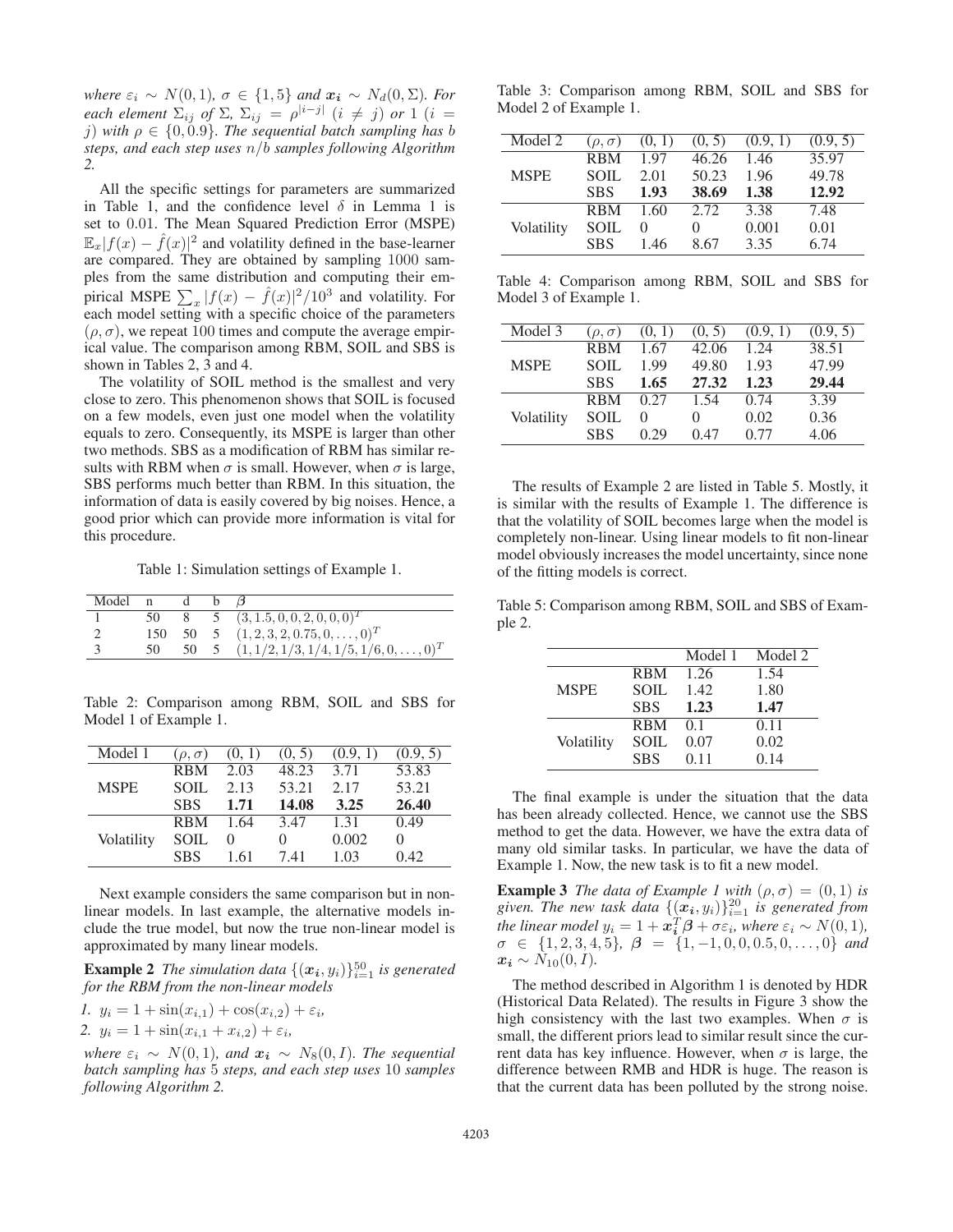

Figure 3: Comparison among RBM, SOIL and HDR of Example 3.

Hence, a good prior can provide the vital information about the model distribution.

#### 4.2 Real-World Dataset

Here, we apply the proposed methods to two real datasets, BGS data and Bardet data, which are also used in Ye, Yang, and Yang (2016).

First, the BGS data is with small  $d$  and from the Berkeley Guidance Study (BGS) by Tuddenham and Snyder (1954). The dataset records 66 boys' physical growth measures from birth to eighteen years. Following Ye, Yang, and Yang (2016), we consider the same regression model. The response is age 18 height and the factors include weights at ages two (WT2) and nine (WT9), heights at ages two (HT2) and nine (HT9), age nine leg circumference (LG9) and age 18 strength (ST18).

Second, for large d, the Bardet data collects tissue samples from the eyes of 120 twelve-week-old male rats. For each tissue, the RNAs of 31, 042 selected probes are measured by the normalized intensity valued. The gene intensity values are in log scale. Gene TRIM32, which causes the Bardet-Biedl syndrome, is the response in this study. The genes that are related to it are investigated. A screening method (Huang, Ma, and Zhang 2008) is applied to the original probes. This screened dataset with 200 probes for each of 120 tissues is also used in Ye, Yang, and Yang (2016).

Both cases are data-given cases that we can't use sequential batch sampling method. For the different setting of  $d$ , we assign corresponding similar historical data for two real datasets. The data of model 1 in Example 1 for the BGS data with small d. The data of model 3 in Example 1 for the

Bardet data with large d.

We randomly sample 10 rows from the data as the test set to calculate empirical MSPE and volatility. The results are summarized in Table 6. From Table 6, we can see that both RBM and HDR have smaller MSPE than SOIL. However, HDR does not perform much better than RBM. This can be explained intuitively as follows. In theory, the historical tasks and the current task are assumed that they come from the same task distribution. But in practice, how to measure the similarity between tasks is still a problem. Hence, an unrelated historical dataset may provide less information for the current prediction.

Table 6: Comparison among RBM, SOIL and HDR in real data.

|             |             | <b>BGS</b> | <b>Bardet</b> |
|-------------|-------------|------------|---------------|
|             | <b>RBM</b>  | 13.54      | 0.0054        |
| <b>MSPE</b> | <b>SOIL</b> | 16.74      | 0.0065        |
|             | <b>HDR</b>  | 13.06      | 0.0050        |
|             | <b>RBM</b>  | 1.99       | 0.0013        |
| Volatility  | SOIL        | 0.43       | 0.0013        |
|             | <b>HDR</b>  | 1.84       | 0.0012        |

## 4.3 Classification Tasks

In this section, the performance of our HDR method for classification tasks is demonstrated. Here, we use the same image classification example in Amit and Meir (2018). The hypothesis class is the set of neural networks including the architecture given in Amit and Meir (2018) and other CNN architectures provided in Keras. Different architectures are weighted by the parameter  $\omega$ . And, the distribution  $Q_i$  is to characterize the hyperparameter of the  $i$ -th architecture. The cross-entropy loss is used.

The task environment is constructed based on augmentations of the MNIST dataset (LeCun 1998). Each task is created by a permutation of the image pixels. We randomly pick 100, 200 and 300 pixel swaps, and find that they have similar results. Thus we just show the results with 200 pixel swaps. For the meta-learner, it is trained by the meta-training tasks each with 50000 training samples and 10000 validation samples. For a new task with fewer training samples and 10000 test samples, we randomly sample 2000 training samples 20 times, and compare the average test error percentage of different learning methods. '95% CI' in Table 7 means the 95% confidence interval. MLAP represents the method in Amit and Meir (2018), and different subscripts mean that different PAC bounds are used. The Model-Agnostic-Meta-Learning (Finn, Abbeel, and Levine 2017) is denoted by MAML. See Amit and Meir (2018) for detailed settings of the example.

Table 7 summarizes the results for the permuted pixels environment with 200 pixel swaps and 10 training tasks. We find that the best results are obtained by our HDR method. Note that for classification tasks, the weighted prediction is for the one-hot response. Hence, the prediction can be viewed as picking the largest probability among all the models not just in one model. Consequently, model averaging